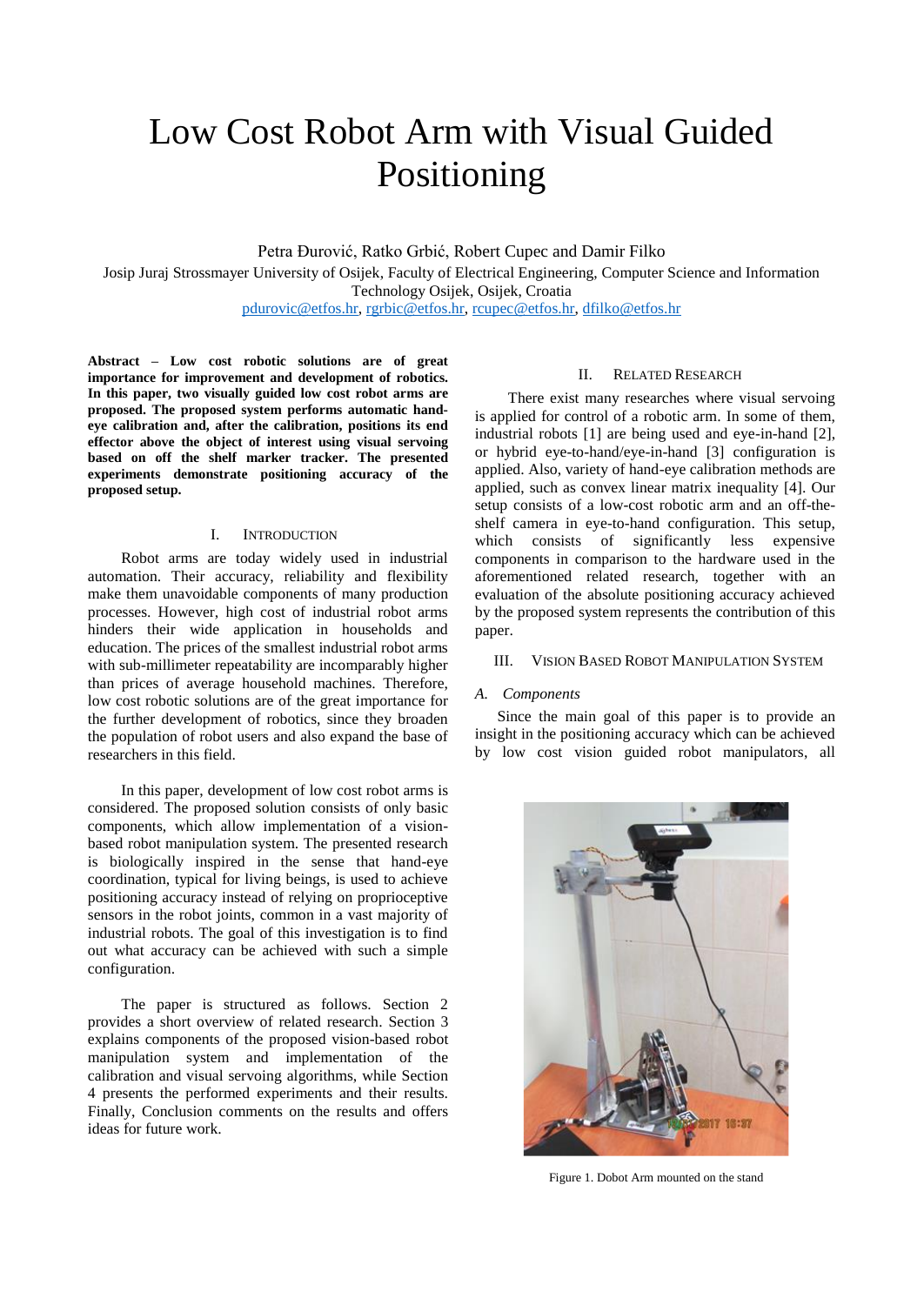components are acquired from the lower price specter. The robot manipulation system shown in Figure 1 consists of a robot arm, a camera mounted on a stand, a marker used for visual servoing installed on the robot's end effector and a vision-based robot control software.

Two robots are considered: Dobot Arm V1.0 and a custom made robot arm in SCARA configuration, named VICRA (Vision Controlled Robot Arm). The price of the Dobot Arm was 900\$ and the manufacturing of the mechanical construction which connects the robot arm with a camera on a pan-tilt head costed 320 EUR. The development and manufacturing of VICRA prototype costed approximately 3000 EUR.

The Dobot package includes Dobot Arm, Dobot controller, 5 pieces of effectors, power adaptor, USB cable, toolkit, extension cable and base. Dobot Arm has 4 axes and 0.5 kg payload with maximum reach of 320 mm and +/- 0.2 mm position repeatability. Dobot Arm has three joints with stepper motors: base, rear arm and forearm, and the fourth joint with rotation servo. It weighs 3 kg and it is made of aluminum alloy. Dobot Arm is controlled by Dobot Controller which is based on Arduino Mega 2560 and FPGA board placed inside a control box. It can communicate with a PC via USB-UART. A Dobot Arm is shown in Figure 2. The Dobot arm and the RGB-D camera are mounted on a stand thereby forming a compact vision-based robot manipulation unit. The stand was designed in SketchUp [13] and built in a local workshop. The stand shown in Figure 1 was designed to provide secure camera holding in adequate position w.r.t. the robotic arm. The camera is positioned in such a way that the robot arm workspace is completely contained inside the camera's field of view. It is located sufficiently close to the robot's workspace in order to achieve precise measurement of objects which the robot should manipulate with. In the same time, the distance to the closest object must be greater than the lower bound of the camera range. Furthermore, the marker used for visual servoing must always be clearly





Figure 3. Robot manipulation system with VICRA

visible.

VICRA, shown in Figure 3, is a custom made robot arm in SCARA configuration. It has one translational and three rotational joints. The first three joints, which position the tool, are driven by stepper motors, while the fourth joint, which defines the tool orientation, is driven by a DC servo motor. The currently used tool is a gripper driven by a servo motor, but it can easily be replaced by alternative tools. The first translational joint enables vertical reach of approximately 0.6 m and the two rotational joints enable horizontal reach of approximately 0.6 m. The weight of the robot is approximately 8 kg, which makes it suitable for mounting on a mobile platform. The robot is controlled by Arduino Mega 2560 with RAMPS 1.4 shield which communicates with a PC via USB. The robot is designed for a pan-tilt head with a camera to be mounted on the top of the first axis, in order to support computer vision-based control. Also, inexpensive micro-switches are used as end-stop for all three axes.

Each of the two considered robot arms has its advantages and drawbacks. VICRA is more expensive than Dobot, but it has greater payload and wider operative range. Also, because of its configuration, in specific positions, Dobot's joints interfere with camera's view of the marker used for visual feedback. On the other hand, VICRA provides undisturbed view of the marker in each position.

Both considered robot configurations are four axes robot arms, whose absolute positioning is achieved by a 3D perception sensor being the only sensor applied. The first three axes of the robot are driven by stepper motors without encoders and the fourth axis is driven by a DC servo motor. The robots are controlled by an Arduino-Figure 2. Dobot Arm V1.0 based controller and the applied 3D perception sensor is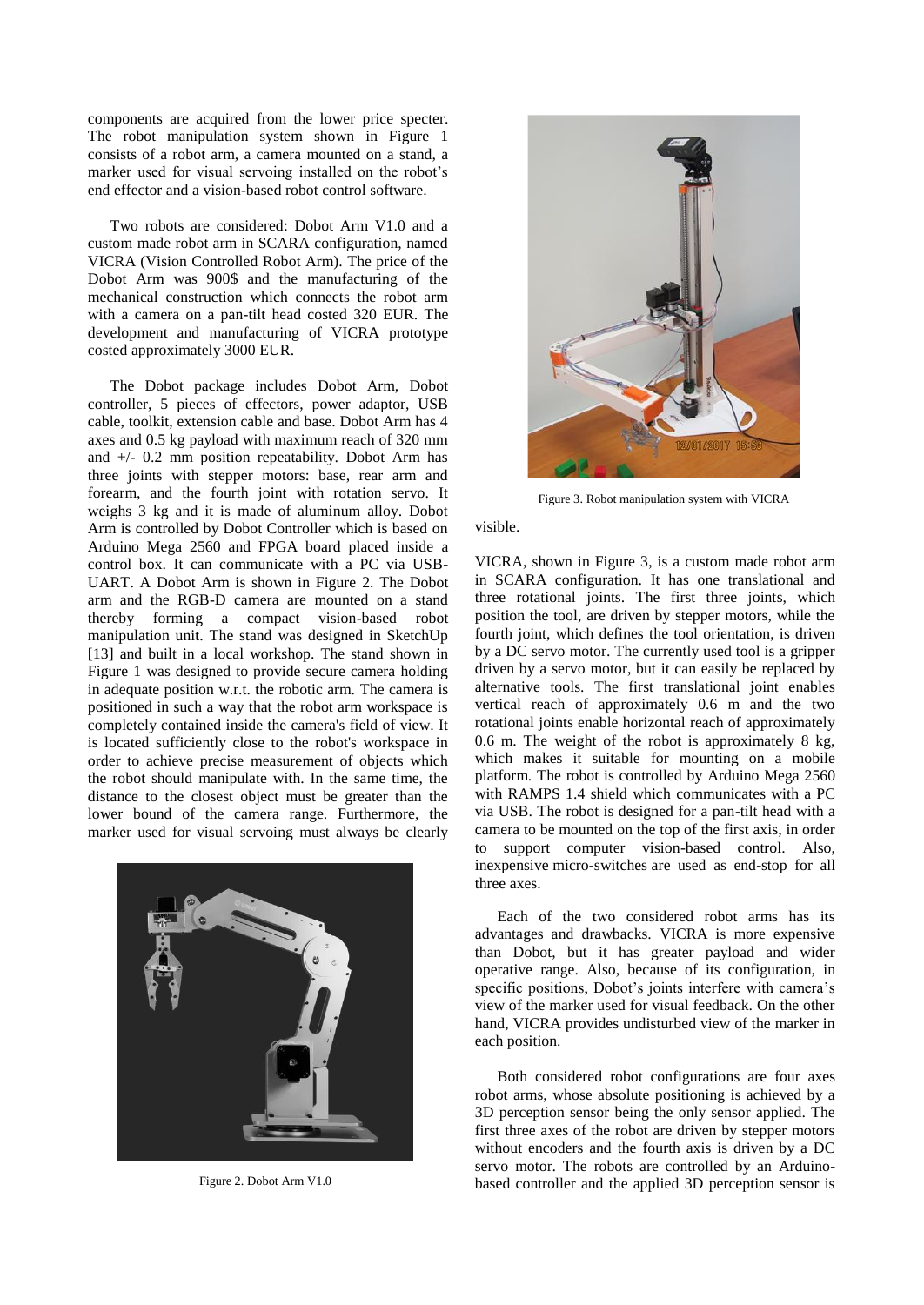an affordable off-the-shelf RGB-D camera, Orbbec Astra S, costing 150 US\$.

Although a common RGB-camera can be used for implementation of visual feedback, a RGB-D camera Orbbec Astra S is used in the considered system because we wanted to build a system with 3D vision capability, since results of recent computer vision research clearly demonstrate advantages of 3D vision systems [6]–[10]. Orbbec Astra S is a camera optimized for short-range use cases, from 0.35 m to 2.5 m. It is compatible with existing OpenNI [14] applications and provided with Astra SDK software. Astra SDK is used for acquiring image from the camera which is then processed by algorithms presented in Sections III.B and III.C. Even though presented manipulation module currently doesn't use depth obtained from the RGB-D camera, it is planned to use this information in future versions.

Both robot manipulators are based on stepper motors and no absolute encoders or any other proprioceptive sensor are used in this research for measuring absolute position. Stepper motors are controlled by series of impulses defining relative changes in joint angles. Hence, in order to achieve absolute positioning, the initial position must be known. Furthermore, stepper motors could lose impulses, which could lead to wrong positioning. In order to achieve precise absolute positioning, visual servoing using RGB-D camera is applied.

Visual servoing is implemented by detection and localization of a marker mounted on the robot arm close to the end-effector. Marker detection and pose estimation is implemented using ArUco library for augmented reality [11] based on Open CV [12]. Since an object of interest is not always captured in the current camera field of view, the camera is mounted on a pan-tilt head. This way, the camera is able to rotate up and down, left and right and find the right angle to successfully capture objects of interest. The pan-tilt head also allows navigation of mobile robot manipulator, which can be created by mounting of the presented vision guided robot arm on a mobile platform. In the experiments reported in this paper, the capabilities of the pan-tilt head are not used, i.e. the camera orientation remains fixed during the experiment.

The control software consists of functions for controlling robot's joints [15], built in Python, and functions for visual servoing written in C++.

#### *B. Hand-Eye Calibration*

Systems where a robotic "hand" is guided by a camera, which represents "eyes", are called Hand-eye systems. There are two main types of these systems: (i) the eye-in-hand configuration, where the camera is mounted on the arm, close to its end effector, and moves along with the end-effector, and (ii) the eye-to-hand configuration, where the camera is stationary and overlooks the robot's movements. In this paper, the second configuration is used, primarily because the camera was too big to be mounted on the applied robot arms. In order to be able to coordinate the robot movement with the information obtained from the camera images, the pose of the robot reference frame *S<sup>R</sup>* w.r.t. the camera reference frame *S<sup>C</sup>* must be determined. A calibration procedure used to compute this pose is known as hand-eye calibration.

To perform a hand-eye calibration, a set of images of a calibration object is acquired. The calibration object used in the research presented in this paper is a marker mounted close to the end effector of the robot arm, which is also used for visual servoing.

First, let's introduce the notation used in the rest of this paper. In this paper,  ${}^B\mathbf{T}_A$  denotes the homogeneous transformation matrix representing the pose of a reference frame  $S_A$  w.r.t. a reference frame  $S_B$ . Analogously,  ${}^B\mathbf{R}_A$ and *<sup>B</sup>* **t***<sup>A</sup>* denote rotation matrix and translation vector defining the orientation and position of S*<sup>A</sup>* w.r.t. *S<sup>B</sup>* respectively. A rotation matrix and a translation vector are included in a homogeneous transformation matrix as follows

$$
{}^{B}\mathbf{T}_{A} = \left[\begin{array}{c|c} {}^{B}\mathbf{R}_{A} & {}^{B}\mathbf{t}_{A} \\ \hline 0 & 0 & 0 & 1 \end{array}\right].
$$

Furthermore, the following notation is used for reference frames: *R* represents robot, *C* camera, *G* tool, and *M* marker reference frame.

The pose of  $S_R$  w.r.t.  $S_C$  can be computed from three marker positions, referred to in this section as position 0, 1 and 2. Assuming that the marker is clearly visible, the applied vision software provides us with 3D position of the marker denoted by  ${}^{C}$ **t**<sub>*M</sub>*(*k*), for each robot position</sub>  $k = 0, 1, 2.$ 

If the robot moves from position 0 to position 1 along the x-axis of its reference frame, then the marker positions  ${}^{c}$ **t**<sub>*M*</sub>(0) and  ${}^{c}$ **t**<sub>*M*</sub>(1) define the x-axis of the robot reference frame viewed from the camera reference frame, i.e. unit vector

$$
c_{\mathbf{X}_R} = \frac{c_{\mathbf{t}_M} (1) - c_{\mathbf{t}_M} (0)}{\left\| c_{\mathbf{t}_M} (1) - c_{\mathbf{t}_M} (0) \right\|},\tag{1}
$$

represents the x-axis of *S<sup>R</sup>* w.r.t. *SC*.

Furthermore, if the robot moves from position 1 to position 2, where the both positions have the same zcoordinate in the robot reference frame, then the marker positions  $c_{\mathbf{t}_M(1)}$  and  $c_{\mathbf{t}_M(2)}$  define a vector perpendicular to the z-axis of the robot reference frame. Consequently, unit vector

$$
c_{\mathbf{Z}_R} = \frac{c_{\mathbf{X}_R} \times \mathbf{b}}{\left\| c_{\mathbf{X}_R} \times \mathbf{b} \right\|},
$$
 (2)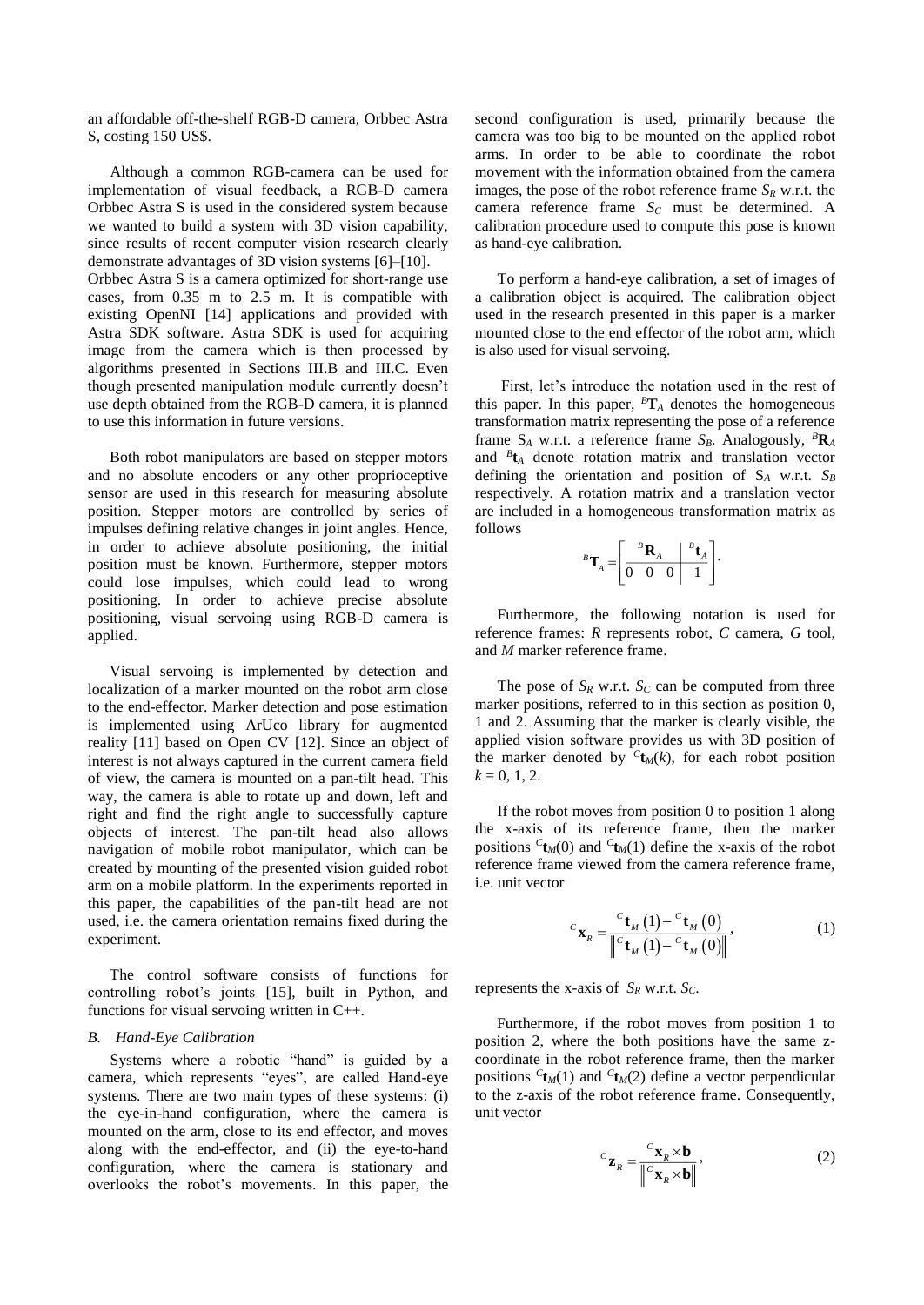where

$$
\mathbf{b} = {}^{c} \mathbf{t}_{M} (2) - {}^{c} \mathbf{t}_{M} (1), \tag{3}
$$

represents the z-axis of  $S_R$  w.r.t.  $S_C$ . Vectors  ${}^C\mathbf{x}_R$  and  ${}^C\mathbf{z}_R$ completely define the orientation of  $S_R$  w.r.t.  $S_C$ , which can be represented by rotation matrix

$$
{}^{C}\mathbf{R}_{R} = \begin{bmatrix} {}^{C}\mathbf{x}_{R} & {}^{C}\mathbf{y}_{R} & {}^{C}\mathbf{z}_{R} \end{bmatrix}
$$
 (4)

where

$$
{}^{C}\mathbf{y}_{R} = {}^{C}\mathbf{z}_{R} \times {}^{C}\mathbf{x}_{R}.
$$
 (5)

The position of the origin of  $S_R$  w.r.t.  $S_C$  can be computed from  ${}^{C}$ **t**<sub>*M*</sub>(0), the previously determined rotation matrix  ${}^{C}$ **R**<sub>*R*</sub> and the position of the marker w.r.t. the robot end effector  ${}^{G}$ **t**<sub>*M*</sub>, which is expected to be known in advance. The relation between  ${}^{C}$ **t**<sub>*M*</sub>(0) and the corresponding position of the end effector w.r.t. robot reference frame can be described by the following equation

$$
\left[\frac{c_{\mathbf{t}_M}(0)}{1}\right] = {^c\mathbf{T}_R} {^R\mathbf{T}_G} \left[\frac{^{c_{\mathbf{t}_M}}}{1}\right].
$$
 (6)

The both considered robots are constructed in such a way that the z-axis of the tool reference frame  $S_G$  is always parallel to the z-axis of *SR*. Hence, if position 0 is selected so that the x-axis of  $S_G$  is parallel to the x-axis of  $S_R$ , then  ${}^{R}$ **R**<sup>*G*</sup> is the identity matrix and (6) can be written as

$$
{}^{C}\mathbf{t}_{M}\left(0\right) = {}^{C}\mathbf{R}_{R}\cdot\left({}^{G}\mathbf{t}_{M} + {}^{R}\mathbf{t}_{G}\left(0\right)\right) + {}^{C}\mathbf{t}_{R}\cdot
$$

Consequently, vector  ${}^{C}$ **t**<sub>*R*</sub> can be computed by

$$
{}^{C}\mathbf{t}_{R} = {}^{C}\mathbf{t}_{M}(0) - {}^{C}\mathbf{R}_{R} \cdot ({}^{G}\mathbf{t}_{M} + {}^{R}\mathbf{t}_{G}(0)). \tag{7}
$$

The eye-to-hand calibration is performed in the following steps.

**Step 1.** Position the robot tool at an arbitrary position  $R_{\text{tG}}(0)$  on the x-axis of the robot RF.

**Step 2.** Capture an image and measure  ${}^{c}$ **t**<sub>*M*</sub>(0).

**Step 3.** Move the robot tool in the x-direction for distance *a*. The resulting position is  ${}^R$ **t** $_G$ (1).

**Step 4.** Capture an image and measure  $c_{\mathbf{t}}(1)$  using the tracking tool.

**Step 5.** Move the robot tool in the y-direction for distance *b*. The resulting position is  ${}^R$ **t** $_G$ (2).

**Step 6.** Capture an image and measure  $c_{\mathbf{t}}(2)$  using the tracking tool.

**Step 7.** Compute <sup>C</sup>**R**<sub>*R*</sub> using equations (1) – (5) and <sup>C</sup>**t**<sub>*R*</sub> by (7).

### *C. Visual Servoing*

The visual servoing algorithm presented in this section computes changes of joints variables required to move the marker in a wanted position based on the image acquired by the camera, a desired marker position *<sup>C</sup>* **t***Mr* w.r.t. the camera reference frame and the pose of the robot reference frame w.r.t. the camera reference frame  ${}^{C}T_{R}$  obtained by calibration. In a practical application, the desired marker position  ${}^{C}$ **t**<sub>*M*</sub>, is computed from a pose of an object of interest obtained by an appropriate computer vision software, which is not a subject of this paper. The task of the presented visual servoing algorithm is to position the marker at  $c_{\mathbf{t}_{M,r}}$  within a given tolerance. The visual servoing algorithm consists of the following steps.

**Step 1.** Based on a given image, the current marker position *<sup>C</sup>* **t***<sup>M</sup>* w.r.t. the camera is computed using a tracking tool (in the current implementation, this is ArUco software).

**Step 2.** Compute the current marker position it the robot reference frame by  ${}^R$ **t**<sub>*M*</sub> =  ${}^R$ **T**<sub>*C*</sub> ·  ${}^C$ **t**<sub>*M*</sub>.

**Step 3.** Compute joint angles **q** from  ${}^R$ **t**<sub>*M*</sub> by inverse kinematics.

**Step 4.** Compute the reference marker position in the robot reference frame by  ${}^R$ **t**<sub>*Mr*</sub> =  ${}^R$ **T**<sub>*C*</sub> ·  ${}^C$ **t**<sub>*Mr*</sub>.

**Step 5.** Compute new joint angles  $q_r$  from  ${}^R$ **t**<sub>*Mr*</sub> by inverse kinematics.

**Step 6.** Compute the required changes in joint angles by  $\Delta q = q_r - q$ .

**Step 7.** Send  $\Delta q$  to the robot controller.

These steps are repeated iteratively until the marker reaches the desired position within a given tolerance.

#### IV. EXPERIMENTAL EVALUATION

In order to test the developed system, two test case scenarios were performed. In the first experiment, the accuracy of the camera calibration was evaluated by comparing the estimation of the tool position measured by vision, the tool position given to the robot and the actual tool position measured manually. In the second experiment, the goal was to test the accuracy of the implemented visual servoing algorithm. The experiments were performed using Dobot Arm. Since the positioning accuracy depends on visual feedback and not on the mechanical construction of the robot, similar results are expected to be obtained by VICRA. Nevertheless, experiments with VICRA are not included in this paper, since its development is still in progress.

In order to facilitate manual measurements, in the first experiment, a laser pointer is mounted instead of a gripping tool. The manually measured positions are considered in this analysis as the ground truth positions. The tool positions given to the robot are referred to in this section as robot positions and the positions measured by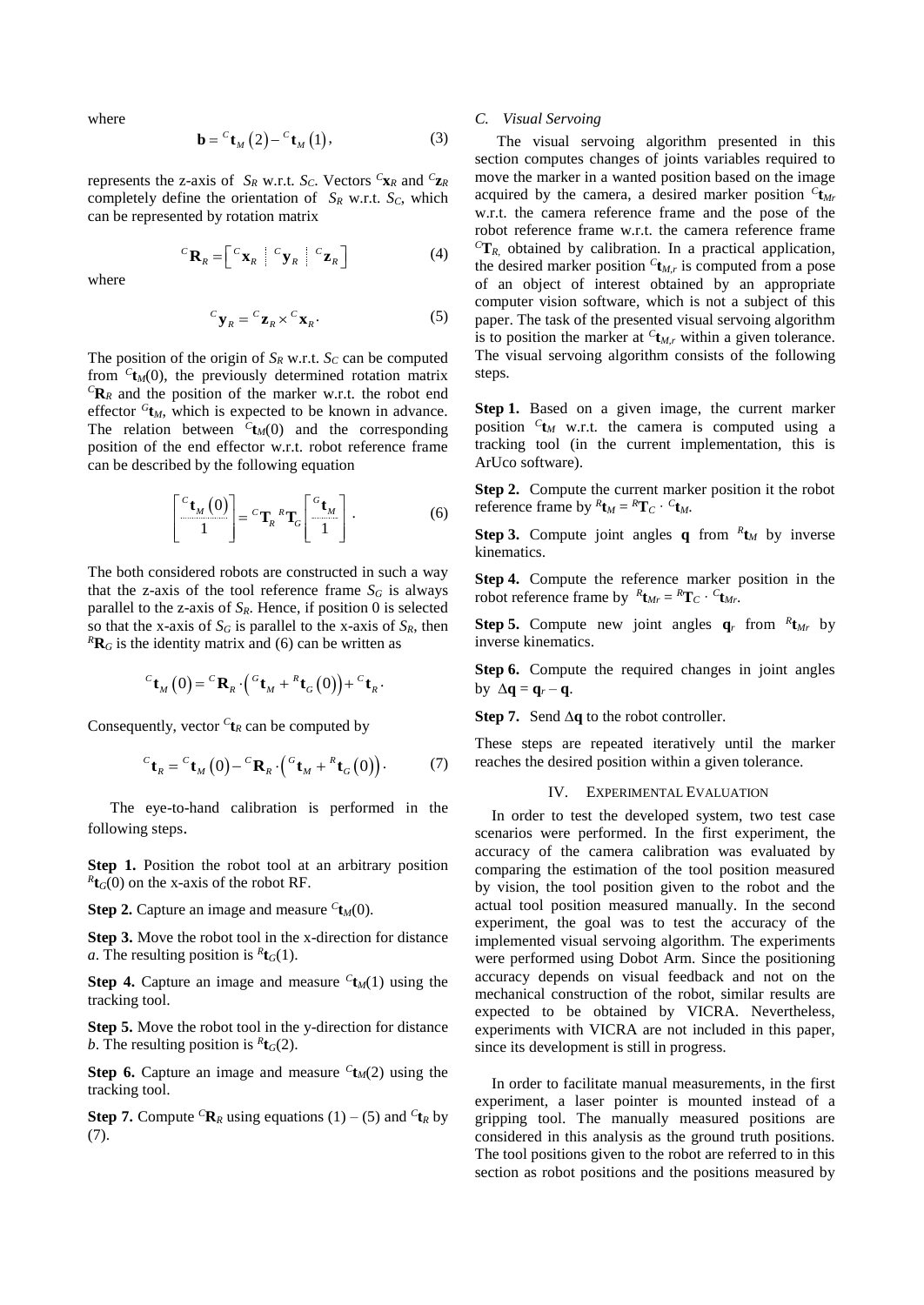|                              | <b>BEFORE CORRECTION</b> | <b>AFTER CORRECTION</b> |
|------------------------------|--------------------------|-------------------------|
| $\Delta x_{\text{max}}$ [mm] | 5.94                     | 4.87                    |
| $\Delta y_{\text{max}}$ [mm] | 14.61                    | 2.30                    |
| $\Delta d_{\rm max}$ [mm]    | 8.93                     | 4.64                    |
| $\sigma_{r}$ [mm]            | 1.80                     | 1.74                    |
| $\sigma_{v}$ [mm]            | 4.17                     | 0.93                    |
| $\sigma_{d}$ [mm]            | 2.61                     | 1.76                    |

TABLE I. STATISTICAL DATA ANALYSIS OF TOOL COORDINATES MEASURED BY VISION.

vision are referred to as vision measurements. After camera calibration, a square matrix of  $10 \times 10$  points is given to the robot as reference positions. The robot's task was to move to these points, one by one, wait for the vision system to calculate the tool pose and a human operator to measure the tool position. In order to allow comparison of the measurement obtained by vision to the open-loop robot positioning and the manual measurements, the pose estimated by the vision system is transformed in the robot reference frame. Since the robot has a laser as the end effector, the point projected by the laser on a millimeter paper allowed an easy measurement in the robot reference frame. After all 100 points were processed, a statistical analysis is performed. The results of this analysis are shown in the middle column of Table I and Table II. In Table I, the statistics of the difference between the ground truth positions and the vision measurements is shown, where  $\Delta x_{\text{max}}$  and  $\Delta y_{\text{max}}$ represent the maximal absolute difference in the x- and ycoordinates,  $\Delta d_{\text{max}}$  represents the maximal distance, while  $\sigma_x$ ,  $\sigma_y$ , and  $\sigma_d$  represent the standard deviations of the x-coordinates, y-coordinates and distances. The analogous statistical analysis of the difference between the ground truth positions and the tool positions given to the robot is shown in Table II.

The presented analysis shows that the calibration procedure proposed in Section III.B, although fast and simple, provides the transformation  ${}^{C}T_R$  with significant inaccuracy. We noticed that both the measurements obtained by vision and the robot open-loop positioning have significant bias, which could possibly be reduced by an additional calibration step. In order to estimate to which extent the considered positioning errors represent random noise and to which extent these errors contain a bias, which could be reduced by an additional correction step or a more thorough calibration procedure, we performed the following analysis. We computed values  $a_x$ ,  $b_x$ ,  $a_y$  and  $b_y$  which minimize the following error functions

$$
\mathfrak{S}_x(a_x,b_x) = \sum_i (x_{r,i} - x'_i)^2 ,
$$

TABLE II. STATISTICAL DATA ANALYSIS OF TOOL POSITIONS GIVEN TO THE ROBOT.

|                                | <b>BEFORE CORRECTION</b> | <b>AFTER CORRECTION</b> |
|--------------------------------|--------------------------|-------------------------|
| $\Delta x$ <sub>max</sub> [mm] | 7.00                     | 1.86                    |
| $\Delta y_{\text{max}}$ [mm]   | 2.00                     | 1.25                    |
| $\Delta d_{\rm max}$ [mm]      | 7.23                     | 1.75                    |
| $\sigma_{\rm r}$ [mm]          | 1.95                     | 0.77                    |
| $\sigma_{v}$ [mm]              | 0.61                     | 0.44                    |
| $\sigma_{d}$ [mm]              | 1.95                     | 0.78                    |

$$
\mathfrak{S}_{y}\left(a_{y},b_{y}\right)=\sum_{i}\left(y_{r,i}-y_{i}'\right)^{2},\,
$$

where  $x_{r,i}$  and  $y_{r,i}$  are reference values obtained by manual measurement, while  $x_i'$  and  $y_i'$  are values obtained by linear mapping of the measured values  $x_i$  and  $y_i$  defined by

$$
x'_{i} = a_{x}x_{i} + b_{x}, \t y'_{i} = a_{y}y_{i} + b_{y}.
$$
 (8)

The statistics of the vision error and robot error for the values obtained by mapping (8) is shown in the last column of Table I and Table II. This analysis indicates that the positioning error can be significantly reduced by an additional correction step, such as the linear mapping proposed in this section. If the robot is required to have a good positioning accuracy within an approximately planar workspace, then the presented linear mapping can be used as the final calibration step, resulting in a more accurate positioning. If the robot is required to have accurate positioning in a wider workspace including significant changes in z-direction, then a more thorough calibration procedure should be applied.

In the second experiment, visual servoing accuracy was evaluated. A marker which represented an object on the scene, was put in 30 different positions, one by one, in the robot's working region. This marker is referred to in this paper as *target marker*. After capturing an image, the center of the target marker representing the desired position was determined.

The robot initially moved to this position by setting its joints to the values computed by inverse kinematics. If the difference between the robot's position and the target marker after this movement was greater than a given threshold, which was 3 mm in this case, the visual servoing algorithm described in Section III.C was applied. This process is repeated until the positioning error falls below the given threshold. After the robot stopped moving, the distance between the laser point on the millimeter paper, which represents the position of the end effector, and the center of the target marker was measured by the human operator. The results of the